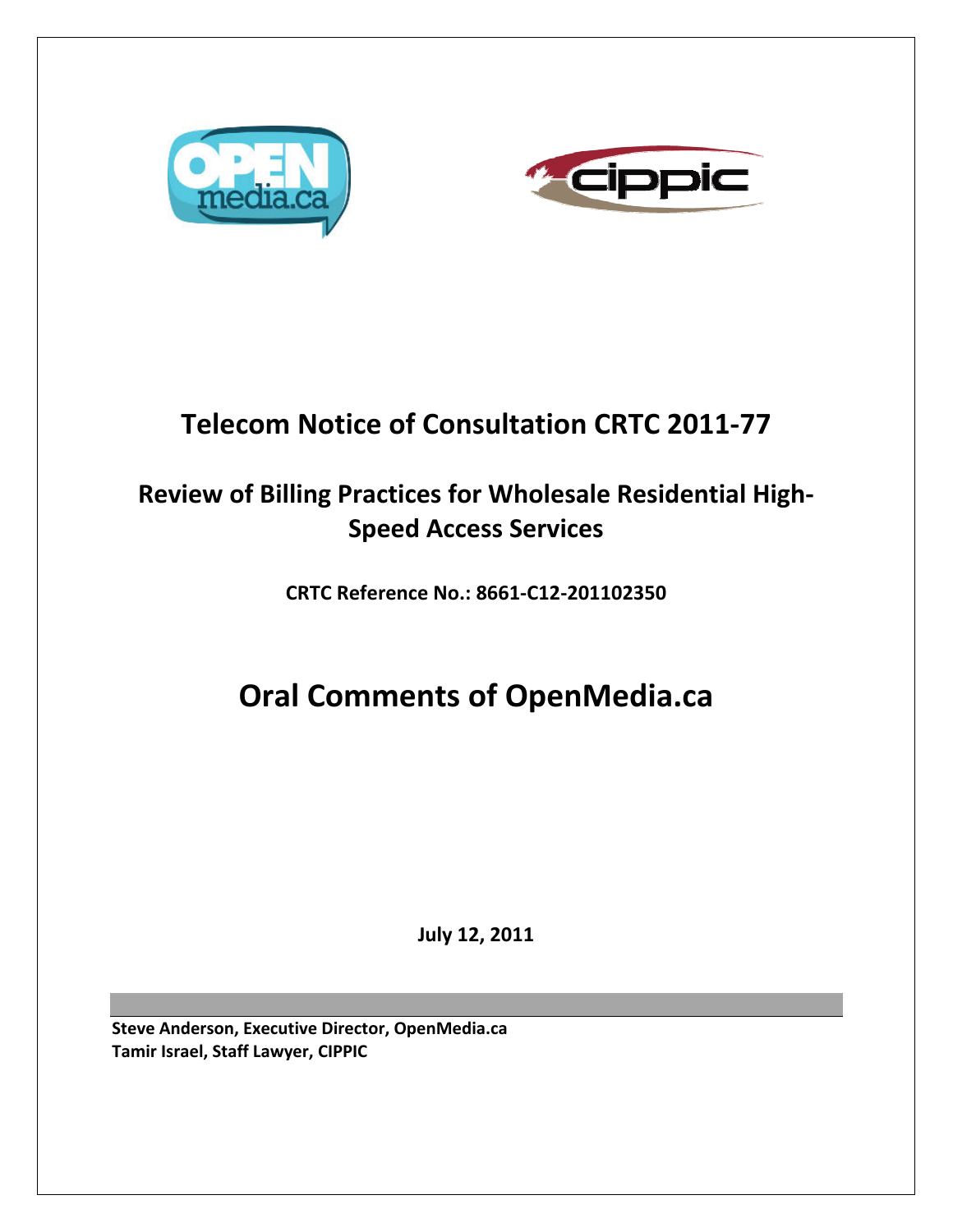## Good morning.

- 1. Mr. Chairman, Commissioners, my name is Tamir Israel, staff lawyer with CIPPIC, the Samuelson‐Glushko Canadian Internet Policy & Public Interest Clinic, and here with me today is Steve Anderson who is the executive director of OpenMedia.ca.
- 2. I wanted to thank you for giving us the opportunity to come here today to participate in this proceeding. It touches on issues that are very important to OpenMedia.ca and to CIPPIC, so we are grateful for this opportunity.
- 3. To start off this morning, Steve is going to talk a bit in general terms about some of our concerns that are raised by this proceeding, and then I will address some of the questions you have put to us in your Commission letter last week in more detail and tie in the concerns he raises at that point.

#### ++++++++++++++++++++++++++++++++++++++++++

- 4. Thank you for having me and for holding this important hearing.
- 5. I appear before you as executive director of OpenMedia.ca
- 6. Openmedia.ca is a National, non‐partisan, non‐profit organization engaging Canadians in governing and safeguarding the internet for a positive digital future.
- 7. I will provide a social context and a broad citizen's perspective on the matters raised in this public notice, and lay out the basic principles of our submission.
- 8. Over the last few months, four hundred and ninety-one thousand Canadians have signed OpenMedia.ca's Stop The Meter Petition. Of those, nearly one hundred thousand followed up and sent in submissions for this hearing. That's one hundred thousand Canadians who are directly appealing to you on this issue. As you know, that is an unprecedented level of citizen engagement for a telecom issue. The public cares, and the public is watching. They're depending on you to make the right choices.
- 9. Acting on behalf of Canadians, OpenMedia.ca and CIPPIC have put forward a submission that is deeply facts‐based, but also informed by these hundreds of thousands of Canadians, from policy experts, to small business owners, to independent ISPs, to people with disabilities just trying to scrape by. Their concerns are valid, and there is clear evidence to back them up: Canada's digital future will thrive through more competition, more choice, and ultimately a non‐metered and affordable Internet like our global counterparts.
- 10. I'm pleased to appear before the commission because evidence shows that an engaged and empowered regulator is critical. As a recent Berkman Centre report notes, "an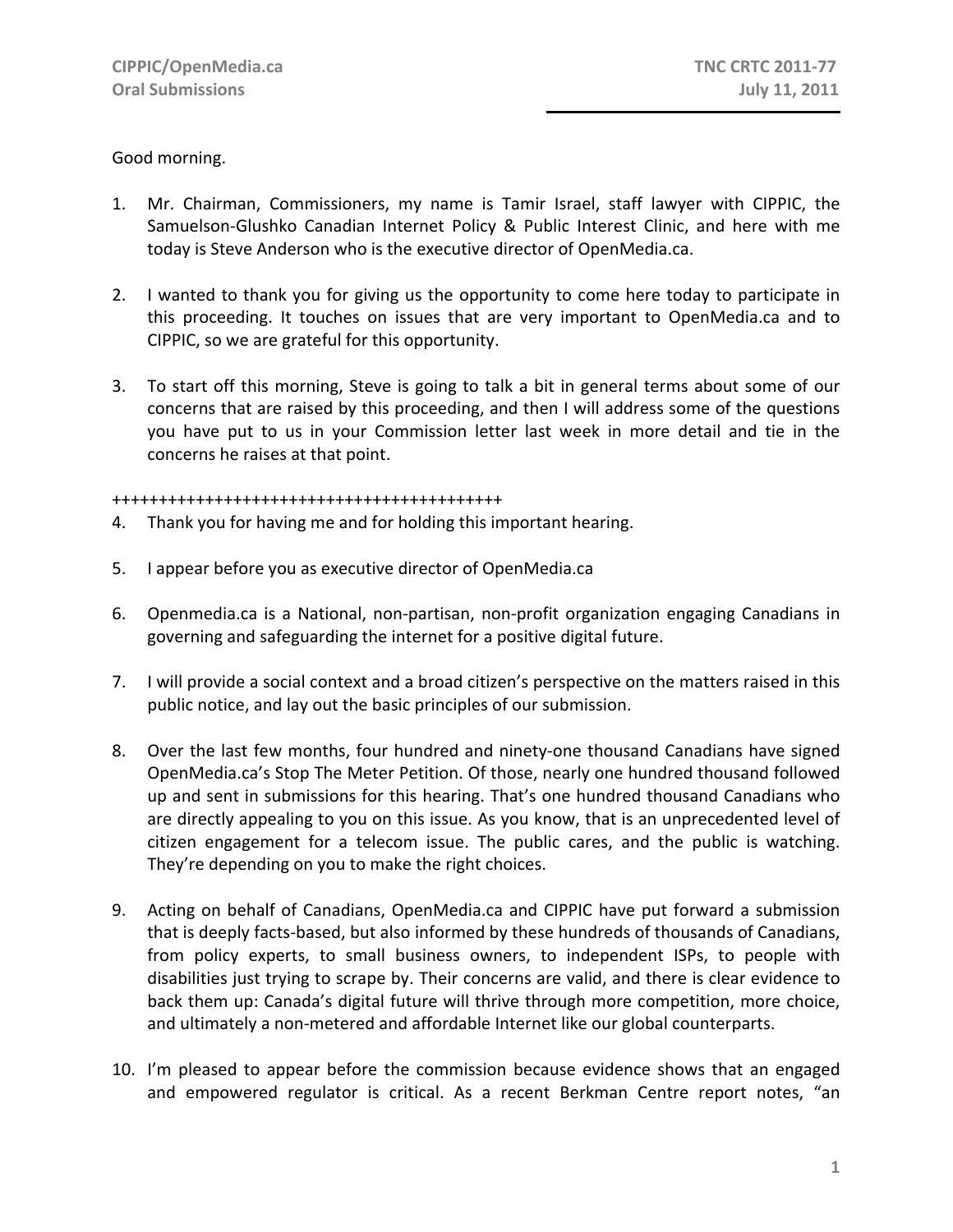engaged regulator practically enforcing open access policy is more important than the formal adoption of the policy".

- 11. Based on research and clear evidence, the outcome of this hearing should be a wholesale pricing regime that is cost‐based, transparency‐based, and fact‐based.
- 12. Firstly, Cost-based so that Canadians have real choice for Internet access, wherein independent ISPs – with pricing autonomy – offer competing pricing models, serving as alternatives to incumbent telecoms that currently dominate. Cost-based to enable competition and thus lower prices. Cost‐based because we cannot afford to allow a few companies to stifle competition and impose a stranglehold on the critical Internet access market.
- 13. Secondly, the outcome of this hearing must be transparency-based because it's crucial we have a market based on actual costs and not inflated numbers . We've seen several pricing schemes floated, the most recent being 19 cent per gigabyte, down from the previous asks of up to \$2.50 per gigabyte. We clearly need to have some kind of mechanism in place that shows us the actual costs for telecom companies– whether it be through public disclosure and public scrutiny, or independent costing audits.
- 14. And lastly, the outcome of this hearing must be fact-based.
- 15. If we are going to move forward in a positive direction, and I think we can, we need to operate based on the actual reality before us. We can no longer allow decisions to be clouded by mischaracterizations of industry realities.

FACT 1: We are simply NOT facing a "bandwidth crisis". Growth rates have actually *decreased* in recent years, slowing to about 40% per year.

FACT 2: Big telecom's investment in network infrastructure in Canada as a percentage of revenue has failed to keep pace with our OECD counterparts.

FACT 3: ISPs *can* deal with demand through network investment. We don't need metered pricing to deter customers from using the internet.

FACT 4: Cutting edge business models, from cloud computing, to real time interactive media, to peer‐to‐peer applications ‐‐ require MORE internet usage, not less.

- 16. We should not be deterring average Canadians from using more Internet.
- 17. As the recent OpenMedia.ca report Casting An Open Net makes clear, Canada is falling behind on several key Internet metrics when compared with our OECD counterparts, most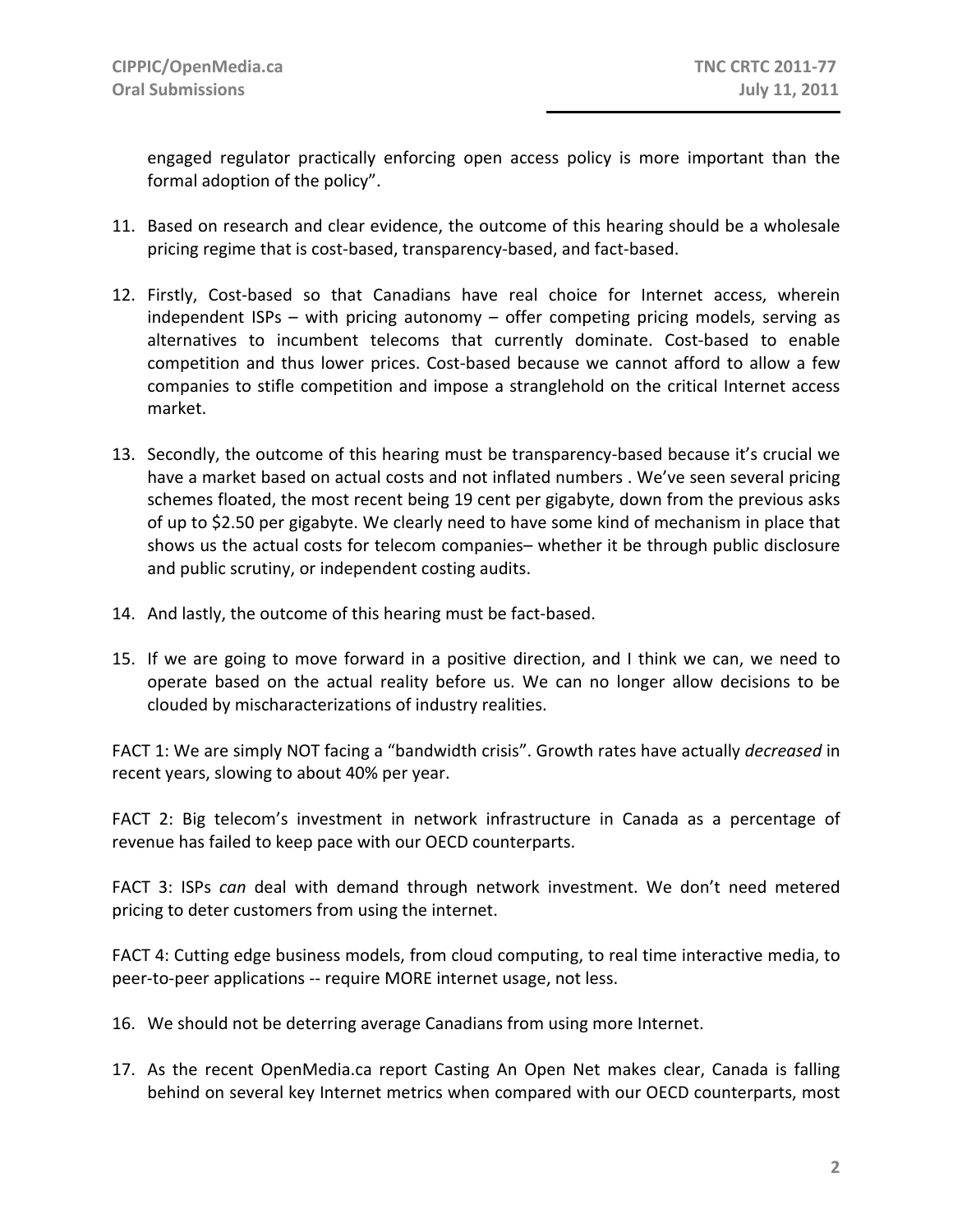strikingly in price. The thing Canada does lead on is capping internet usage – that's something none of us should be proud of. In countries like Japan, the UK, Sweden, and Chile, open access policies, including those that provide independent ISP pricing model autonomy, play a critical role. Open access policies, market choice, and mechanisms to ensure ISP transparency, are pushing these countries ahead of Canada in telecom performance.

- 18. Functional marketplaces meet demand by increasing supply not by squashing demand and seeing who can gouge Canadians most. It is not ok for big telecom companies to invest less of their revenue than their global peers and then claim they need to gouge Canadians to make up for this waning investment. The impact of this approach on Canadians is real and it sometimes severe.
- 19. Listen to the submission from Vince Dwyer: "I am a disabled father of 7 and [a] metered internet is unfair for parents of multiple children of school age. They all use the internet as a learning tool and it is mandatory for some of the classes. I have 7 children and get a disability cheque of 1300 hundred dollars a month. I`m barely scraping by as it is. Please stop the metered internet from happening as lower income families will suffer and our children will suffer."
- 20. It is the stories of real Canadians not the narrow, self-serving narrative produced by big telecom – that this commission should listen to. I've heard from photographers, graphic designers and video makers who are being priced out of their. I've spoken to businesses that are unable to invest in online services because of the precarious nature of our broadband pricing.
- 21. For example, Andrew Moore Crispin wrote to you: "I work at butterscotch.com, a division of Tucows […]Our online video network that focuses on helping people do more with the technology they own with video tutorials and helpful how‐tos would not be viable in a climate where Internet users are worried about exceeding draconian and artificially low bandwidth caps."
- 22. There's also Aaron Sinclair who wrote, "Dear CRTC, I am an independent music producer and I depend on the internet for my livelihood. The arts, media and technology is one of the new ways for Canadian culture to thrive […]The focus should not be on finding ways to make the internet cost more but on finding ways to make it faster and more accessible […]I believe the CRTC should reverse its previous UBB rulings and allow independent ISPs to choose their own customer billing solutions.
- 23. What ties all of these together is what accounts for the largest citizens movement in the country right now - that's the value of opportunity. The Internet represents opportunity. Opportunity for a meaningful and rewarding job; opportunity for independence and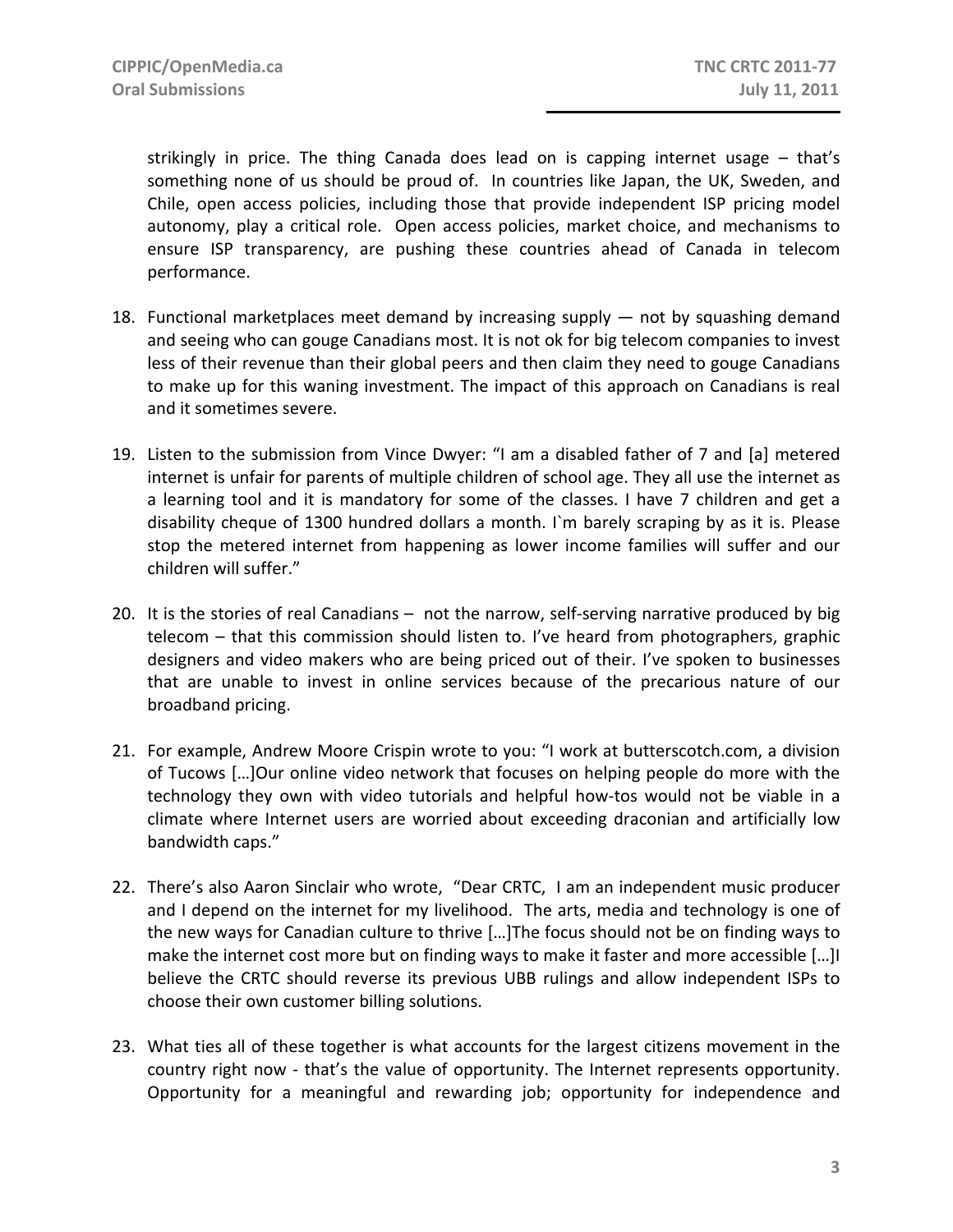autonomy; opportunity for a dynamic economy. The pro-internet movement, and Canadians writ large, are calling on this commission to throw open the gates of opportunity that the Internet can provide on a both personal and on a national scale.

- 24. It's time to listen to Canadians. And Canadians are not just vocal, they are extremely wellinformed. I invite you all to take a look at the OpenMedia.ca's Facebook page at www.facebook.com/openmedia. We have over sixty thousand active contributors. With this page, the commission has an unprecedented opportunity to listen to Canadians who are remarkably well‐informed about this issue. You will most likely learn from them as I have, and I believe by hearing the personal stories of Canadians you may be inspired to take a different approach to digital policy. There is wisdom in the crowd.
- 25. Allowing big telecom to regulate Internet pricing models towards their own narrow interests and thus smother our economy, is not acceptable. The Internet is the key infrastructure for the 21st century. It's essential for our culture, our economy, and our democracy. And because the Internet is so important, allowing a few companies to control the internet access market would be irresponsible and undemocratic.
- 26. You have heard some facts from me, and you will hear more from my colleague. The unprecedented one hundred thousand Canadians that asked you to enable pricing choice, and the four hundred and ninety one thousand that asked you to stop the meter, await your decision based on these clear facts. I trust you will make the right choice.

- 27. So, as you may have gathered from Steve's presentation, we are really concerned with the impact that UBB is having on consumers, and also on online innovation. Of greatest concern for us is the rapid rate at which monthly caps have been *dropping* in the past year and a half or so industry wide. This, to us, is indicative of a troubling trend, and it comes at a time when annual wireline traffic growth rates are extremely modest and should pose no serious challenge to incumbents. We have put a fair amount of evidence on the record documenting our concerns, which I will not revisit here in detail.
- 28. In brief, we are concerned that at a time when annual traffic growth rates are very modest, monthly usage allowances at an industry level are not only failing to keep pace with these modest growth trends, but are declining. In particular, the last year and a half or so has seen a significant industry wide drop in monthly allowances, meaning caps are becoming more and more restrictive.
- 29. These monthly caps now affect all levels of usage, and customers do not like them. This is evident from the very high level of engagement that this issue has attracted. The reason customers do not like these pricing tiers is because they are non-transparent, nonpredictable, and put customers at a real disadvantage in forcing them to guess how much

<sup>++++++++++++++++++++++++++++++++++++++++++++</sup>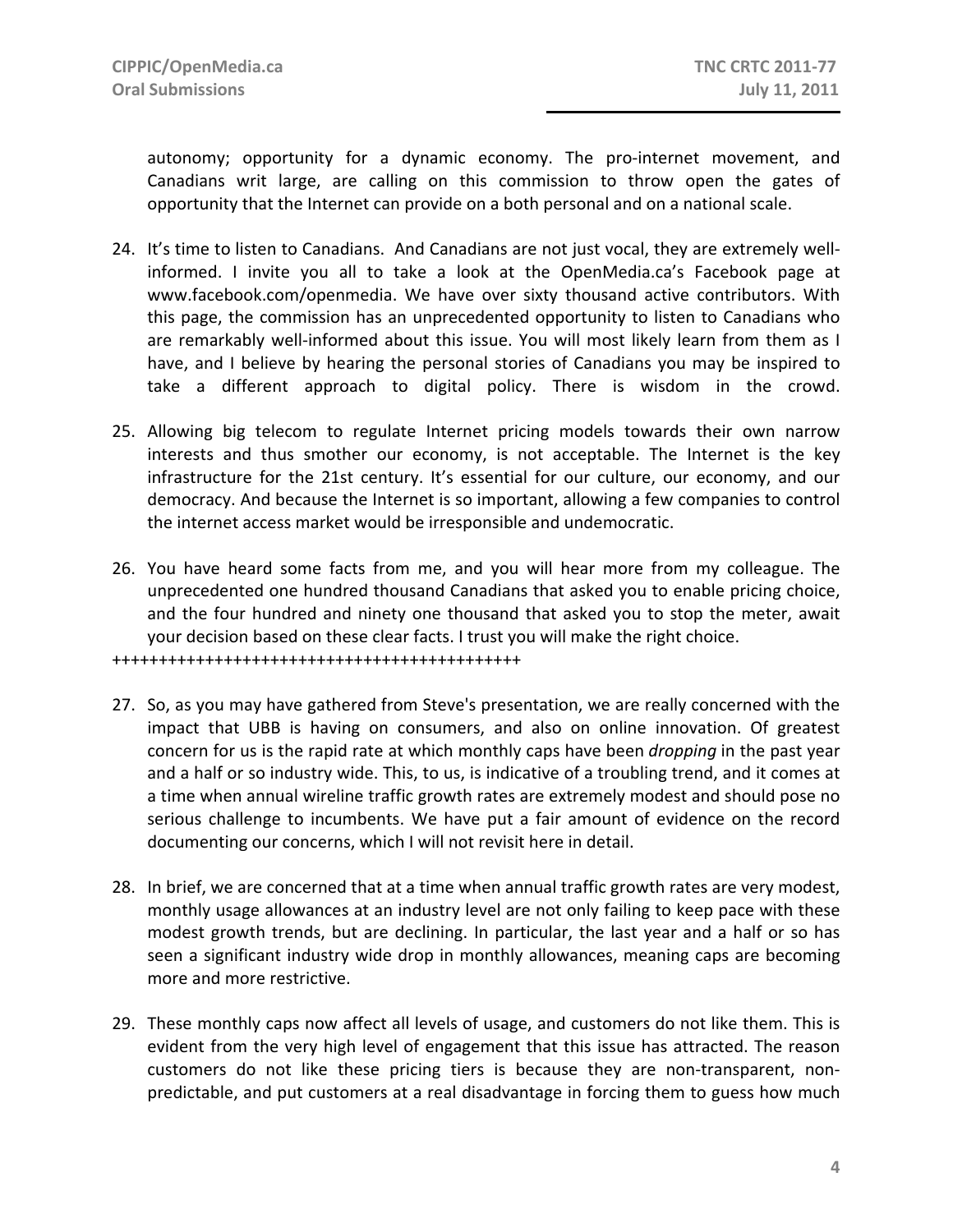they will use ahead of time and to over‐purchase. They also burden emerging innovative online services, ranging from online delivery of video game purchases, to online video streaming sites, to cloud computing/storage networks, with added costs.

30. To foster innovation and customer choice, competitive models that encompass different pricing approaches are necessary. With this in mind, we turn to an assessment of the tariffs in this proceeding.

## **1. Which of the proposed billing models is best?**

- 31. At the outset, we do not think there is justification for the application of an economic ITMP with respect to wholesale. Given that GAS and TPIA tariffs have always included cost‐based components that are intended to reflect usage, this, in our view, is the best mechanism for ensuring incumbents are compensated for their wholesale services and not an economic ITMP.
- 32. As noted above, there is no current 'phenomenal growth rates'. For the last several years, wireilne traffic has grown at a steady, but modest, 35-50% annual rate. This is far less then the 100% growth rate that has characterized much of the history of the Internet, and falls far short of historical projections. At the same time, the cost of network investment has been dropping. Falling annual traffic growth rates combined with falling equipment prices does not suggest out of control costs that require new pricing models. In fact, taking Bell as an example, its annual investment in wireline has remained steady since 2006 (1% CAGR 2006‐2010). With this constant level of investment, it was able to meet the 45% traffic growth rates on its network while deploying new high speed services such as FTTN.
- 33. There has been no evidence of unmanageable network costs and we do not see justification for incentives to flatten usage across wholesale competitors. As Steve noted, to meet our criteria wholesale tariffs must be cost-based, fact-based, and transparent. To the extent possible, we assess some of the tariff proposals before the Commission in light of their ability to meet these factors.

## **Cost‐Based:**

- 34. A wholesale tariff should aspire to best emulate actual costs incurred by the incumbent in provision of the service plus a reasonable mark‐up. This includes any usage based component included in such a tariff. Once a pricing model of this kind is in place, there is no longer any need to worry about incentives to control usage, as the incumbent will be reimbursed for all usage.
- 35. While we are not convinced that a variable usage‐based wholesale component is required at this point, of the proposals currently before the Commission CNOC's appears to most closely approximates actual incumbent costs of service provision in a number of ways.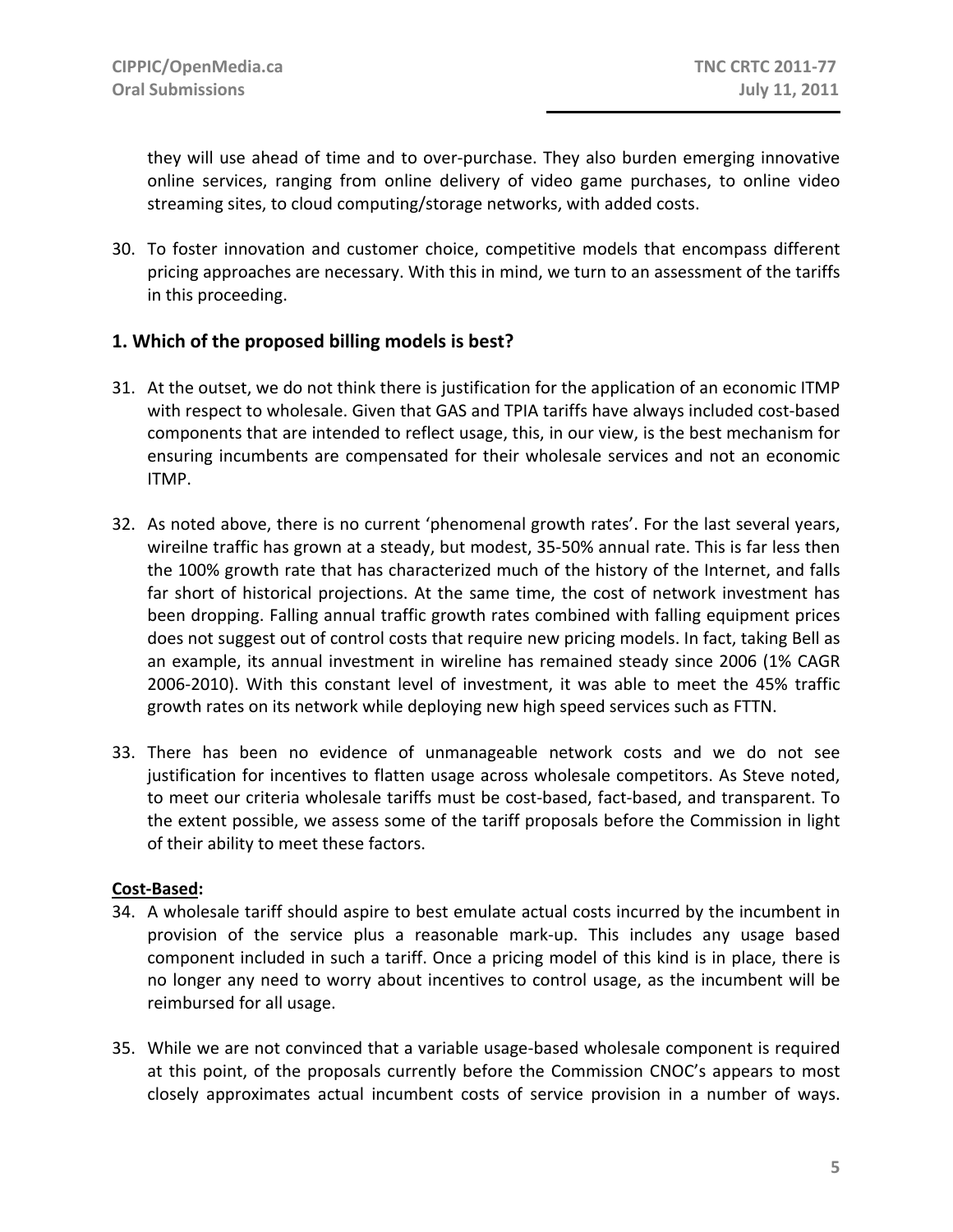First, the AVP proposal, while a vast improvement over its predecessor, is not designed to be cost-based, but rather to put in place incentives to ensure usage control.

- 36. Second, CNOC's proposal avoids the 'double‐dipping' problem inherent in the AVP proposal, which includes capacity costs in both the fixed (access) and the variable (usage) components of its tariff. CNOC's proposal departs from this by disaggregating each fixed component (port cost, customer connection cost, variable usage‐driven costs) and, in this respect, more closely aspires to our cost-based principle. This model will more closely replicate actual ILEC usage-based costs, in that it will not be dependent on the end-user connection speed, but rather on the degree to which that connection is utilized.
- 37. Third, the CNOC proposal is superior in that the risk allotment it places on competitors emulates that experienced by ILECs. The CLECs will provide the ILECs with their own usage projections and, hence, will not be forced to purchase in excess of their monthly usage or face stringent penalties. Instead, both CLECs will be operating from the same types of usage projections that ILECs use in making provisioning decisions, as explained by CNOC:

*The AVP proposal is unfair to wholesale customers on an individual basis. Each wholesale customer bears the risk of paying for usage it never uses if it overbuys pre‐purchased usage blocks, and it bears the risk of paying more than necessary for post‐paid usage if it underbuys pre‐purchased blocks.*

*A much better approach would involve having GAS customers provide rolling semi‐annual usage forecasts to the Bell Companies on a monthly basis. Such forecasts in the aggregate would be more accurate than individual company forecasts and would therefore provide the Bell Companies the information they need for network planning purposes. This approach is consistent with the approach that LECs employ for network planning purposes. Unlike the AVP proposal, the use of forecasts only would not penalize wholesale customers based on whether they underbuy or overbuy pre‐purchased blocks of usage.<sup>1</sup>*

While CLECs are better placed to project monthly usage than ordinary customers, the CNOC proposal is fair on this point than Bell's in that it will provide ILECs with usage projections and burdens both ILECs and CLECs with a somewhat equal level of risk.

38. Finally, as explained in the next section, it is peak‐period based as opposed to monthly usage based. However, we are not convinced that either of these proposals is required or preferable to the traditional mechanism for including provisioning costs in GAS tariffs, which was based on estimates of peak usage.

 $\overline{a}$ 

 $1$  CNOC(CRTC)29Apr11-3 TNC 2011-77, Page 2 of 2.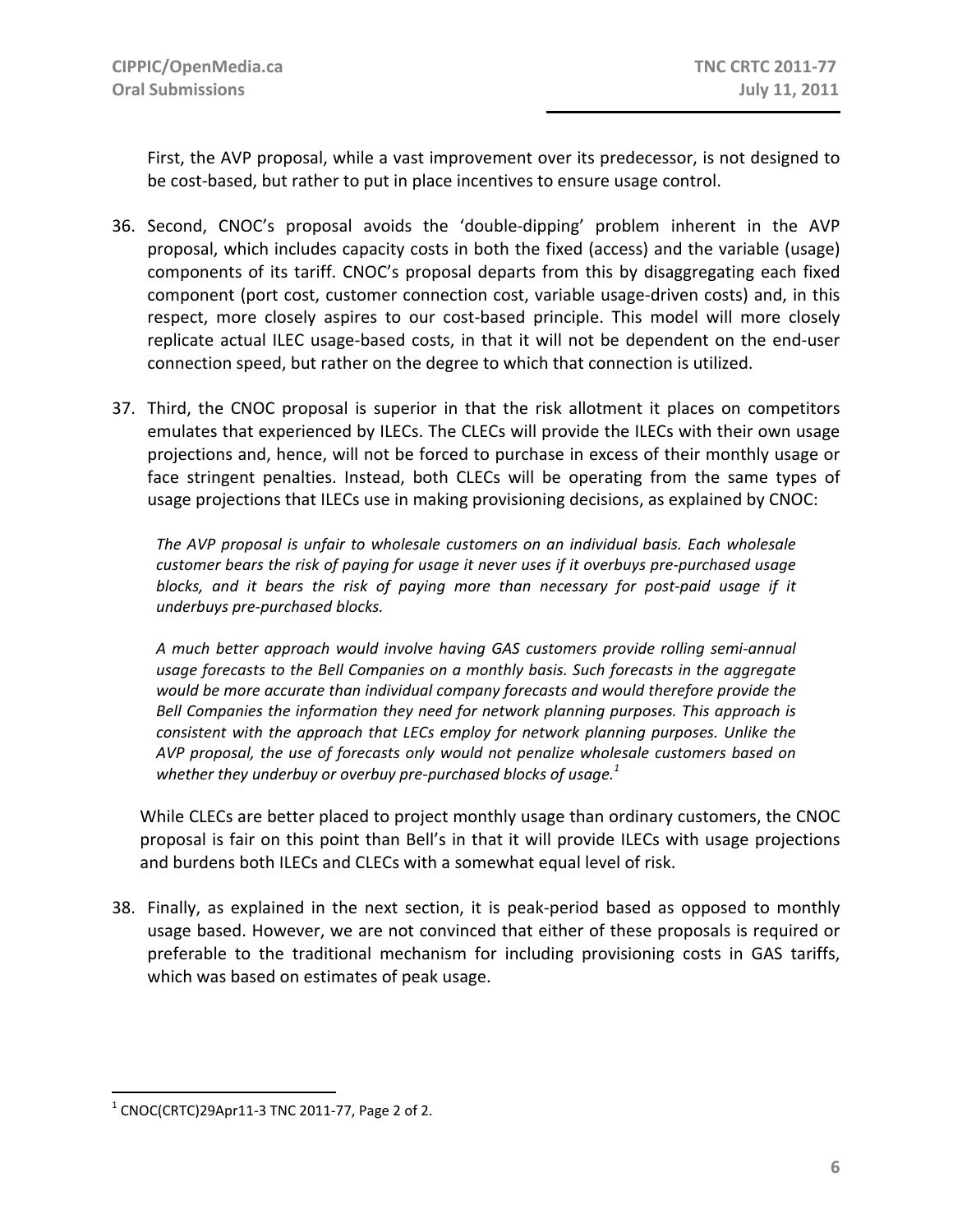## **Fact‐based:**

- 39. It is critical that rates, and particularly variable usage‐based rates, be based on *proven* incumbent incremental costs. Currently, this data is not on the public record in that it is treated as confidential. Any per GB or per Mbps rate that forms the basis of a tariff should be proven on the record and the underlying assumptions for such a rate made clear, so that they can be challenged.
- 40. There is reason to believe that the current proposed \$0.195/GB rate put forward by Bell in its latest AVP proposal is significantly higher than Bell's actual costs. There is evidence on the record that Bell's costs are as low as \$0.08/ or even \$0.01/GB, and a markup of this calibre is unjustified in cost‐based tariff. Indeed, as MTS points out, the \$0.195/GB and \$0.295/GB overage penalty are in fact higher than some of Bell's own retail service packages.2 A clearer, on the record understanding of incumbent pricing assumptions is essential to ensure that the tariffs put forward are, in fact, cost-based. If it is impossible for confidentiality reasons to put these assumptions and costs on the public record, in our view, it becomes incumbent on the Commission to develop in‐house investigatory capacity so that it can better ensure this accuracy.
- 41. This accuracy is even more critical if CNOC's proposal is adopted. As CNOC proposes to roll all usage based costs into a variable per Mbps rate, inaccuracies in this rate may very seriously impact on CLEC's ability to compete.
- 42. Finally, a fact-based approach should include built-in reviews for any rates and particularly for any variable usage‐based rates it sets. Variable usage rates are continually dropping at annual rates. If a tariff is locked in at one rate while incumbent rates decrease due to technological developments, the long term prospects for competition will not be good.

#### **Transparent:**

 $\overline{a}$ 

43. Transparency in measurement is additionally important to a successful tariff. Network usage is not easily measured. In the US, an examination of mobile usage measurements demonstrated overmeasurements of customer usage ranging from 7‐14% *on average*, with specific examples ranging as high as  $300\%$  in overage charges.<sup>3</sup> There have been numerous examples of measurement issues in existing variable usage‐based schemes. CAIP, for example, noted in a letter in TN 242&338/7181, that:

*In late 2008, Bell made sample UBB data available to its wholesale customers. To say the data is flawed is an understatement. ISPs are reporting variances between Bell's data and*

<sup>&</sup>lt;sup>2</sup> MTS, Reply Comments, TNC CRTC 2011‐77, April 29, 2011.<br><sup>3</sup> http://www.loopinsight.com/2011/05/19/lawsuit‐claims‐att‐overcharges‐iphone‐data‐users‐up‐to‐300/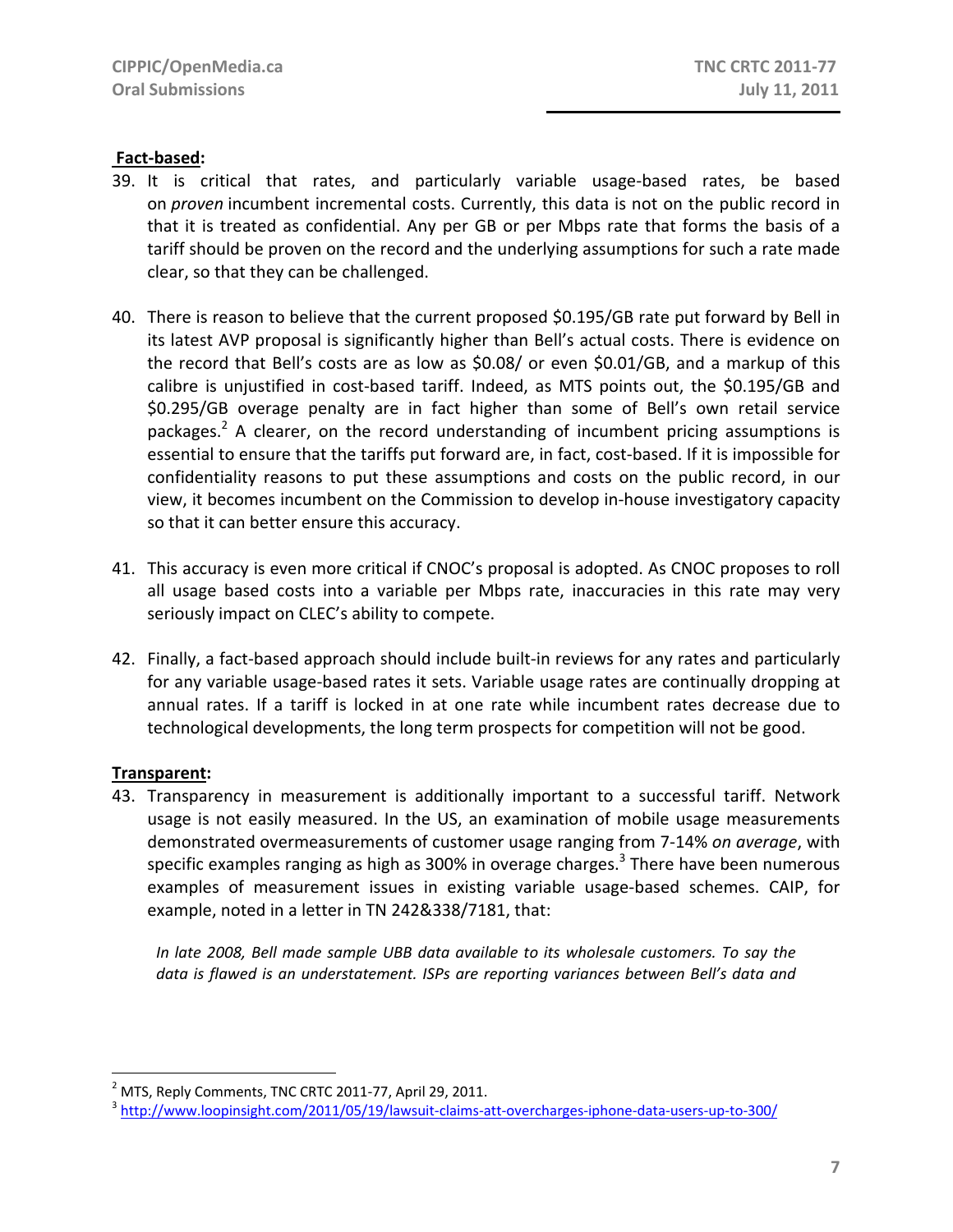*the ISP's own data of as much as 800%. In one case, Bell has provided data indicating a residential end user consumed 1 TB (terabyte) of data over 20 hours of use.<sup>4</sup>*

If a variable method of usage billing is to be applied to wholesale pricing, moving the point of measurement to the CLEC's point of interconnection (AHSSPI or POI) as proposed by CNOC is likely to minimize billing discrepancies as incumbents and competitors will be working from the same measurement point.

## **2. Peak period v. monthly usage measurement?**

- 44. As expressed in far greater detail in our initial and reply comments to this proceeding, network costs are a product of peak period usage. Peak period aggregate pricing more closely emulates actual incumbent costs. A GB of usage over the course of one day can generate more provisioning costs than 10 GB usage over the course of a month. Therefore per TB monthly blocks, while superior to per end-user monthly caps, are still not a tailored measurement of actual incumbent usage and cost.
- 45. There is evidence on the record that, while peak-period usage remains the primary driver of network investment costs, only approximately 25‐30% of all *daily* traffic occurs during such periods. This means that as much as 70‐75% of daily usage is *not* likely to lead to any network costs, making monthly usage a blunt and inaccurate statistic for determining a cost‐based tariff.
- 46. More data is needed to assess the level of correlation between CNOC's 95% measurement proposal and actual network costs, but it appears more carefully tailored to peak period usage and therefore more closely cost‐based.

#### **3. Incentives to build out networks and manage traffic?**

47. In our view, incentives to build new networks do not come inherently from any usagebased wholesale pricing scenario, whether fixed or variable. Instead, they come from increased competition. As long as incumbents are able to recoup any provisioning costs imposed on them by their wholesale services (along with a reasonable markup), a tariff of this nature will not *deter* incumbents from building their networks in any way. As noted above, once this cost-recovery  $+$  is assured, there is no longer any need for traffic management incentives with respect to wholesale services.

#### **4‐5. Markups: symmetry across network providers and across access v. usage rates?**

 $\overline{a}$ 

 $4$  CAIP, Comments on TN 242 & 338/7181, April 14, 2009, para. 25.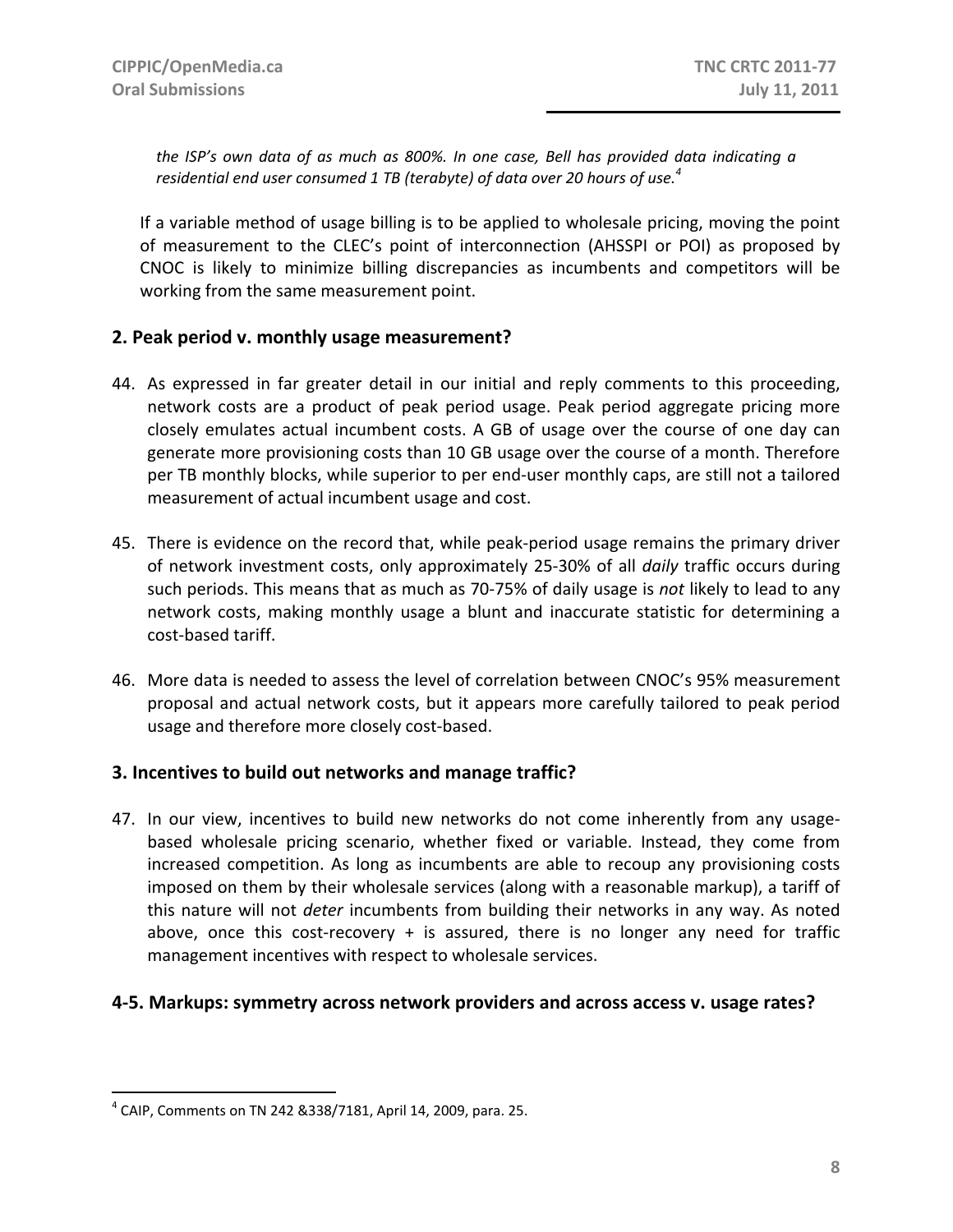48. We make no detailed submissions with respect to markups accept to note that all elements of proposed tariffs should be cost‐based with the same reasonable markup.

## **6. Application to legacy services?**

49. Finally, we note that the adopted tariff, whether it be Bell's AVP proposal or CNOC's, should be applied to Legacy services. We are concerned that Bell's proposal, which provides CLECs with a discount equal to Bell's projected acceptable monthly average per‐ customer usage, will provide incentives for CLECs to keep customers below Bell's predetermined monthly usage caps, and this will not be productive. Further, the existing legacy tariff is not consistent with CNOC's tariff structure, which CIPPIC and OpenMedia.ca believe is superior for the reasons listed above. For this reason, all services at issue should be migrated to a tariff based on the CNOC model.

Thank you for your time. We will be glad to take any questions you may have.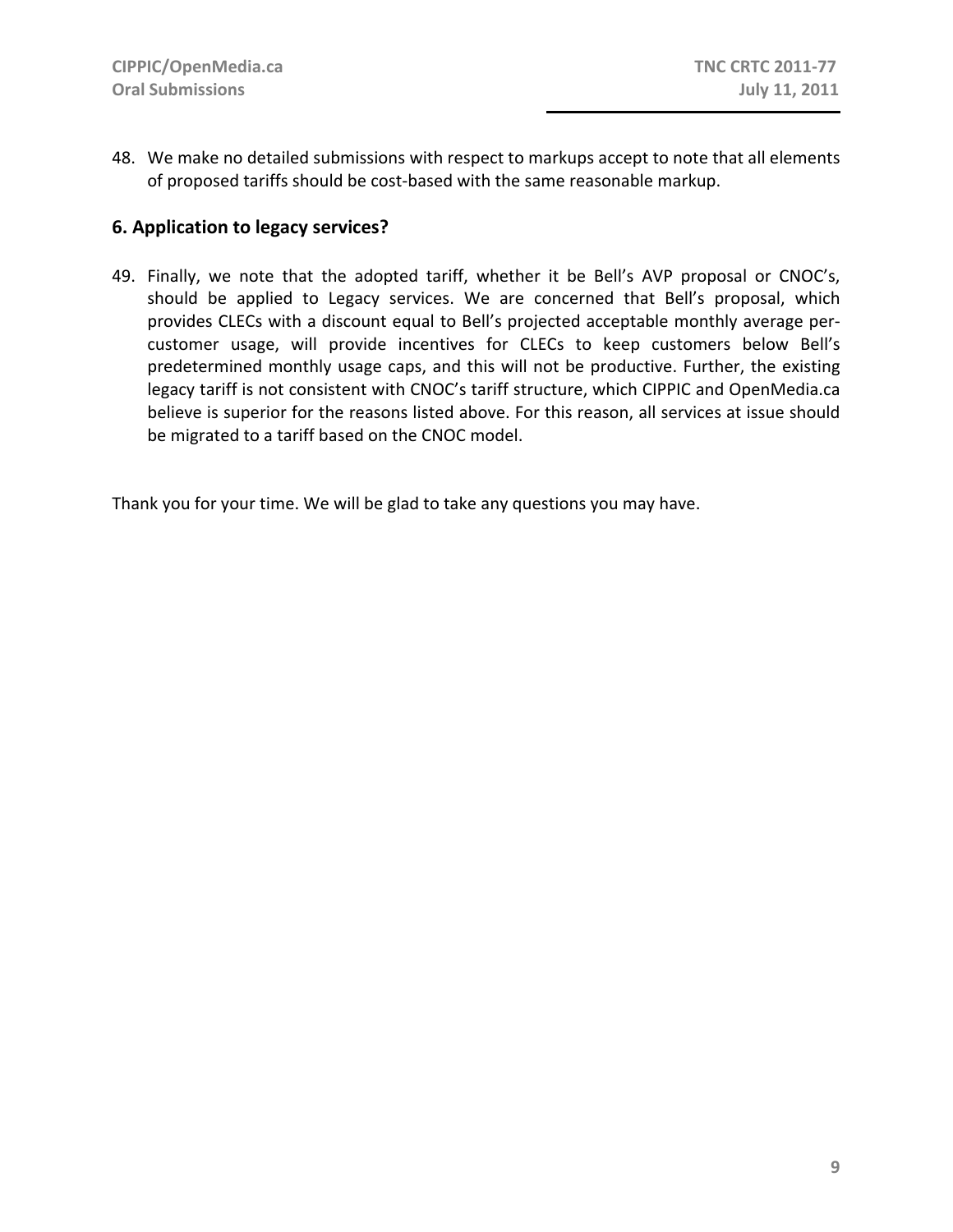#### **APPENDIX**

### **FIGURE A comScore, 2010 Canada Digital Year in Review, p. 31:**

http://www.comscore.com/Press\_Events/Presentations\_Whitepapers/2011/2010\_Canada\_Digital\_Year\_in\_Review Canadians 'most engaged online'.

"Multimedia sites like YouTube accounted for the large majority of videos viewed online with more than 6.6 billion in Q4 2010. Blogs and Music sites posted the strongest gains, while other types of Entertainment sites, News and Sports sites made the top 10 list."

| Category                 | Q4 2009    | Q4 2010   | % Change |
|--------------------------|------------|-----------|----------|
| Entertainment-Multimedia | 9,818,795  | 6,642,727 | $-32%$   |
| [YouTube+]               |            |           |          |
| Entertainment-Music      | 83,077     | 315,136   | 279%     |
| <b>General News</b>      | 238,737    | 272,104   | 14%      |
| <b>Entertainment-TV</b>  | 217,257    | 165,691   | $-24%$   |
| Social Networking        | 314,393    | 156,233   | $-50\%$  |
| Sports                   | 177,397    | 148,537   | $-16%$   |
| Retail                   | 112,701    | 106,718   | -5%      |
| Games                    | 162,045    | 93,651    | $-42%$   |
| <b>Blogs</b>             | 9,411      | 64,088    | 581%     |
| Entertainment - Humor    | 72,452     | 49,859    | $-31%$   |
| TOTAL:                   | 11,206,265 | 8,014,744 | $-28%$   |

#### **FIGURE B:**

M. Geist, "Canada's Usage Based Billing Controversy: How to Address the Wholesale and Retail Issues", March 2011, <http://www.michaelgeist.ca/component/option,com\_docman/task,doc\_download/gid,53/>.

| case | OC <sub>4</sub> | OC12     | OC <sub>48</sub> | <b>Notes</b>                      |
|------|-----------------|----------|------------------|-----------------------------------|
| A    | \$0.3452        | \$0.1192 | \$0.1007         | HPSA costs; usage per Case B      |
| B.   | \$0.3078        | \$0.1063 | \$0.0898         | subscribers assuming 1 GB overage |
| C    | \$0.3078        | \$0.1016 | \$0.0844         | subscribers assuming 0 GB overage |
| D    | \$0.3078        | \$0.0980 | \$0.0759         | more subscriber growth            |
| F.   | \$0.3078        | \$0.0825 | \$0.0501         | max subscribers, no roll-out      |
| F    | \$0.3078        | \$0.0767 | \$0.0191         | saturated backhaul                |

*Table 5: Cost per GB Capacity*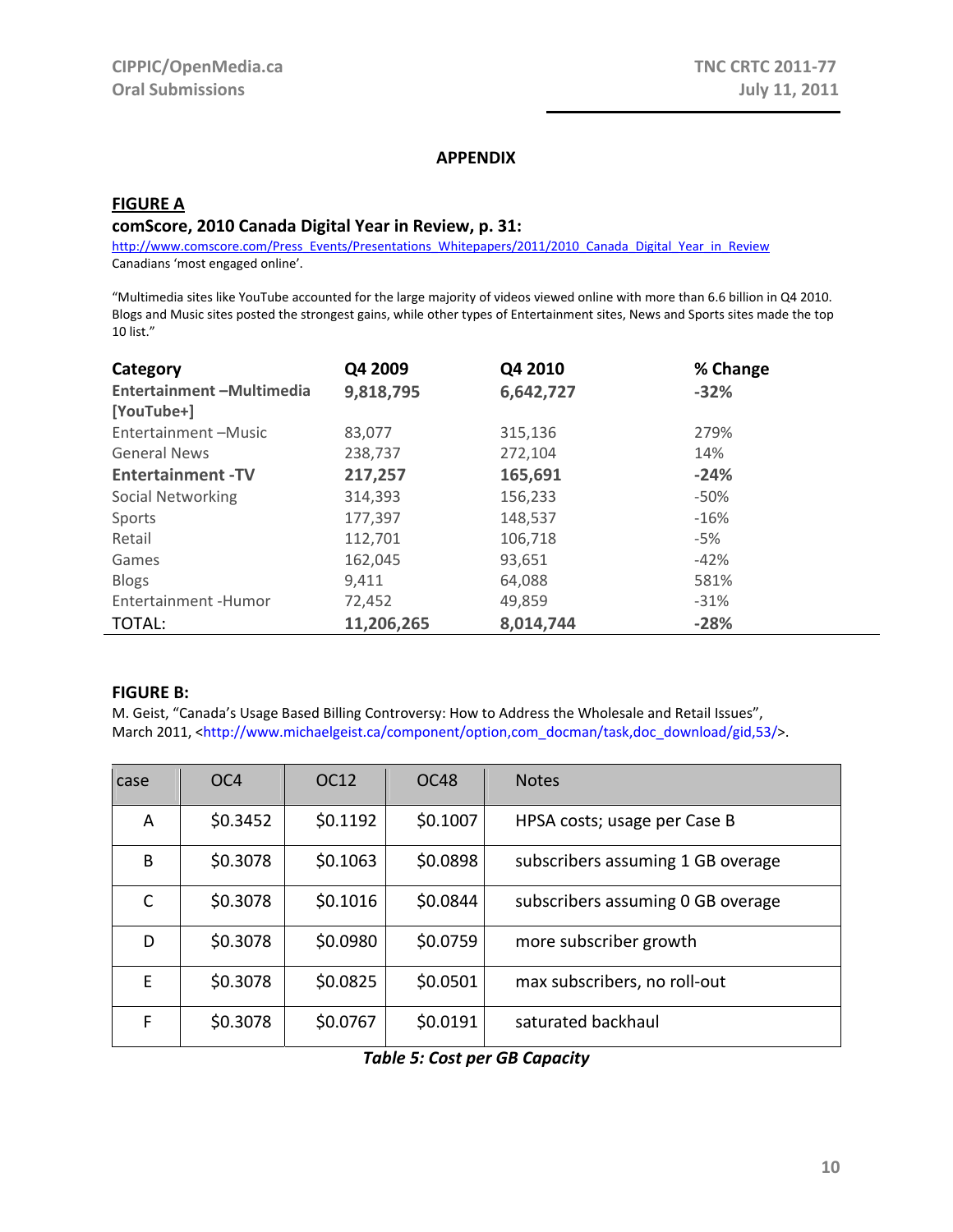## **FIGURE C:**



IMAGE SOURCE: Bell Canada, Submissions in *CAIP v. Bell*, An Application before the CRTC Requesting Certain Orders Directing Bell Canada to Cease and Desist from "Throttling" its Wholesale ADLS Access Services, July 11, 2008, Figure 1.

#### **FIGURE D:**





Excerpt: CIPPIC/OpenMeida.ca, Reply Comments, TNC CRTC 2011‐77, p. 9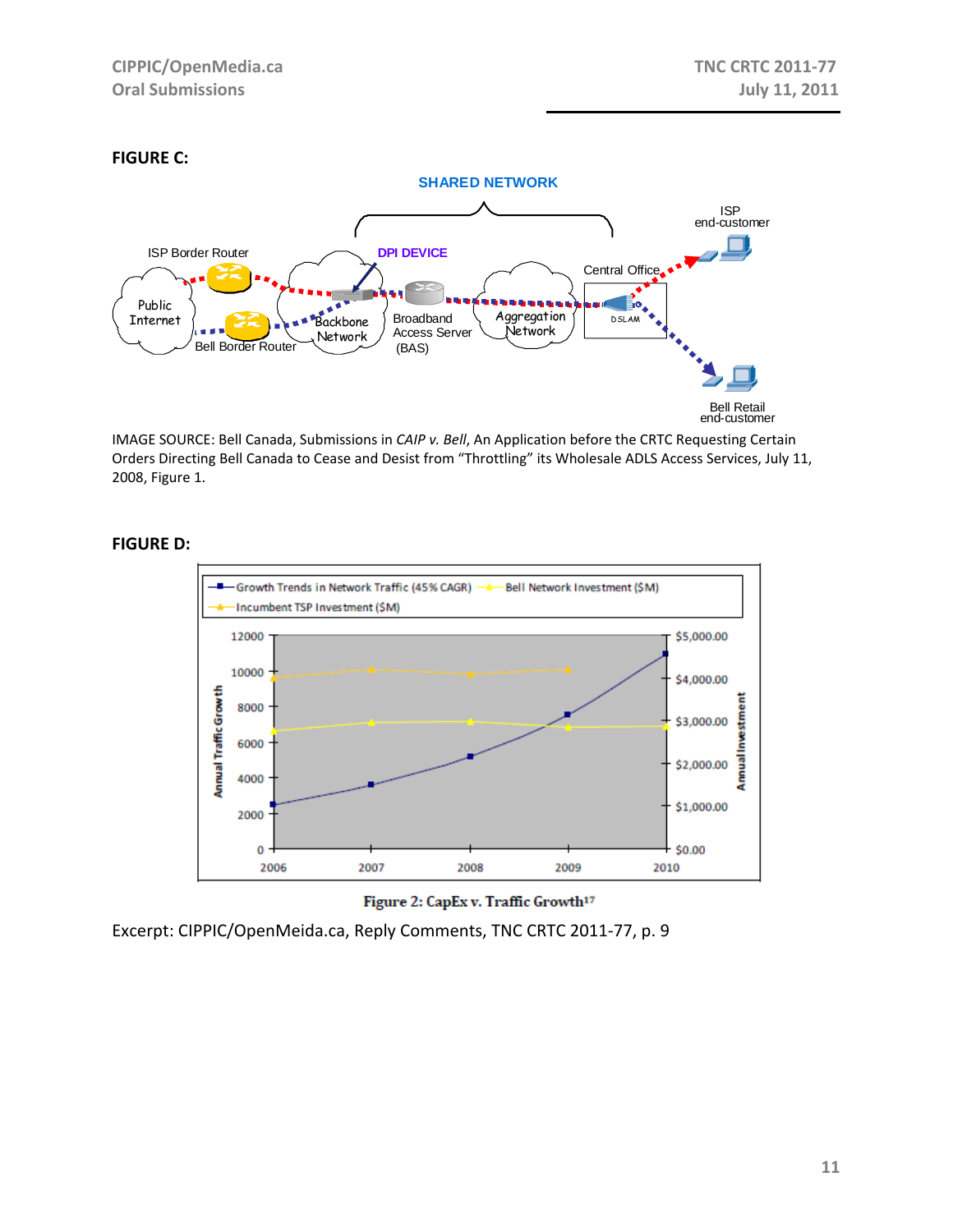## **FIGURE E:**



## Figure 3: Projected Growth in Annual Traffic v. Descending Usage Allowances (2010 projection)<sup>46</sup>

Excerpt: CIPPIC/OpenMeida.ca, Reply Comments, TNC CRTC 2011‐77, p. 19

#### **FIGURE F:**

| Alice's Use (GB/month)                                         | <b>Actual Service Charge</b>                     | <b>ISP Markup</b>                       |
|----------------------------------------------------------------|--------------------------------------------------|-----------------------------------------|
| 3 x 1.5 hour movies/week<br>('30 GB/month) <sup>58</sup>       | Netflix: \$7.99/mth                              |                                         |
| 6 x 0.5 hour TV shows/week<br>('20 GB/month) <sup>59</sup>     | Netflix: 0 (see above)                           | 40 GB insurance scheme<br>@ 5\$/month   |
| 30 days x 1.5 hours cloud music<br>(~5 GB/month) <sup>60</sup> | Amazon.com Cloud Drive:<br>\$29.95 <sup>61</sup> | 20 GB overage charges<br>@\$0.25/100 MB |
| One game purchased<br>$(*7 GB)^{62}$                           | Steam: \$49.95                                   |                                         |
| Total:                                                         | \$87.89                                          | \$50.00 (57% markup) <sup>63</sup>      |

Table 2: ISP Service Markups

Excerpt: CIPPIC/OpenMeida.ca, Reply Comments, TNC CRTC 2011‐77, p. 22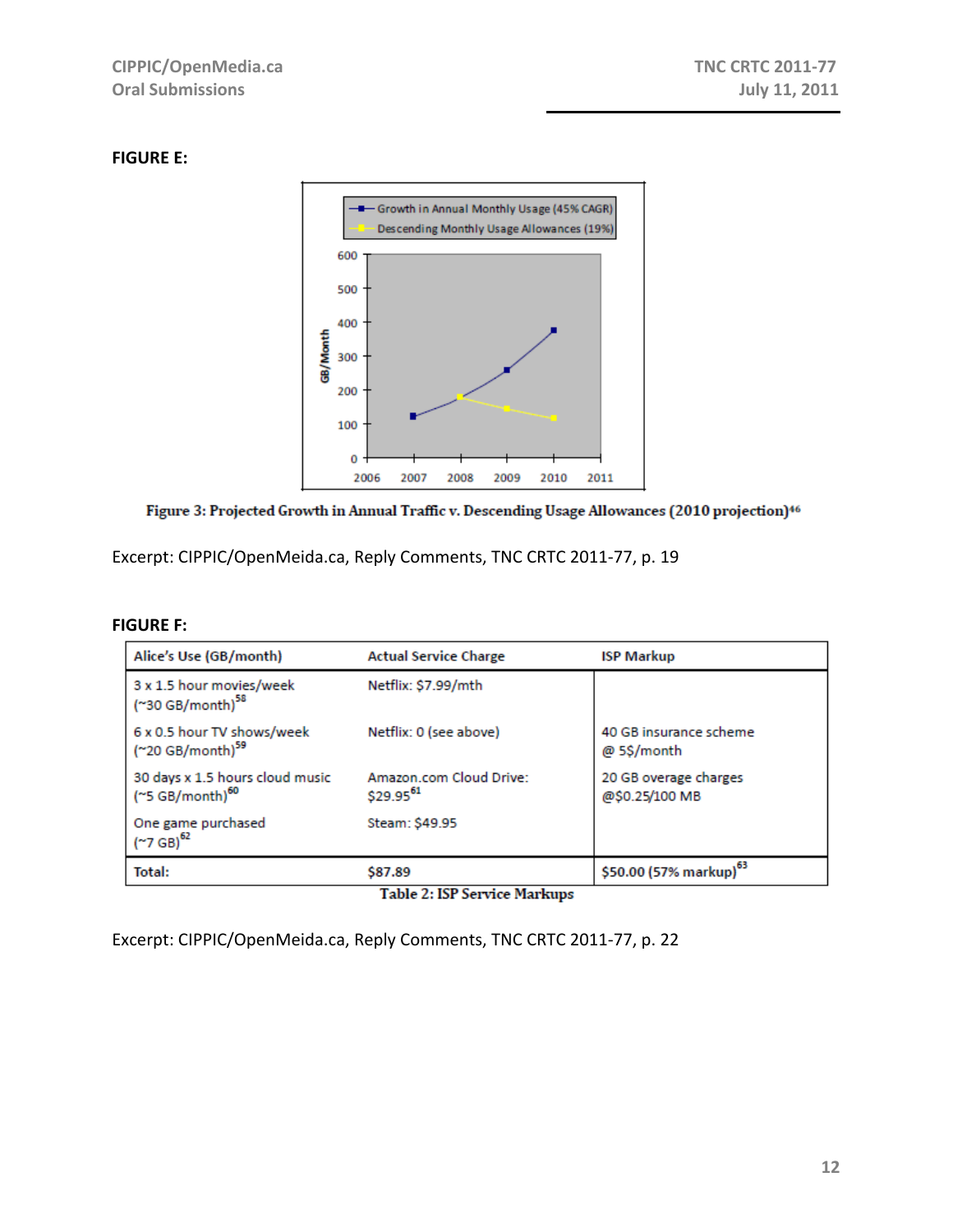#### **FIGURE G:**



Canada, actual data, annual (dollars) (Broadcasting and telephone (1984-1993).

OpenMedia.ca, 'Casting an Open Net', 2011, p. 119.